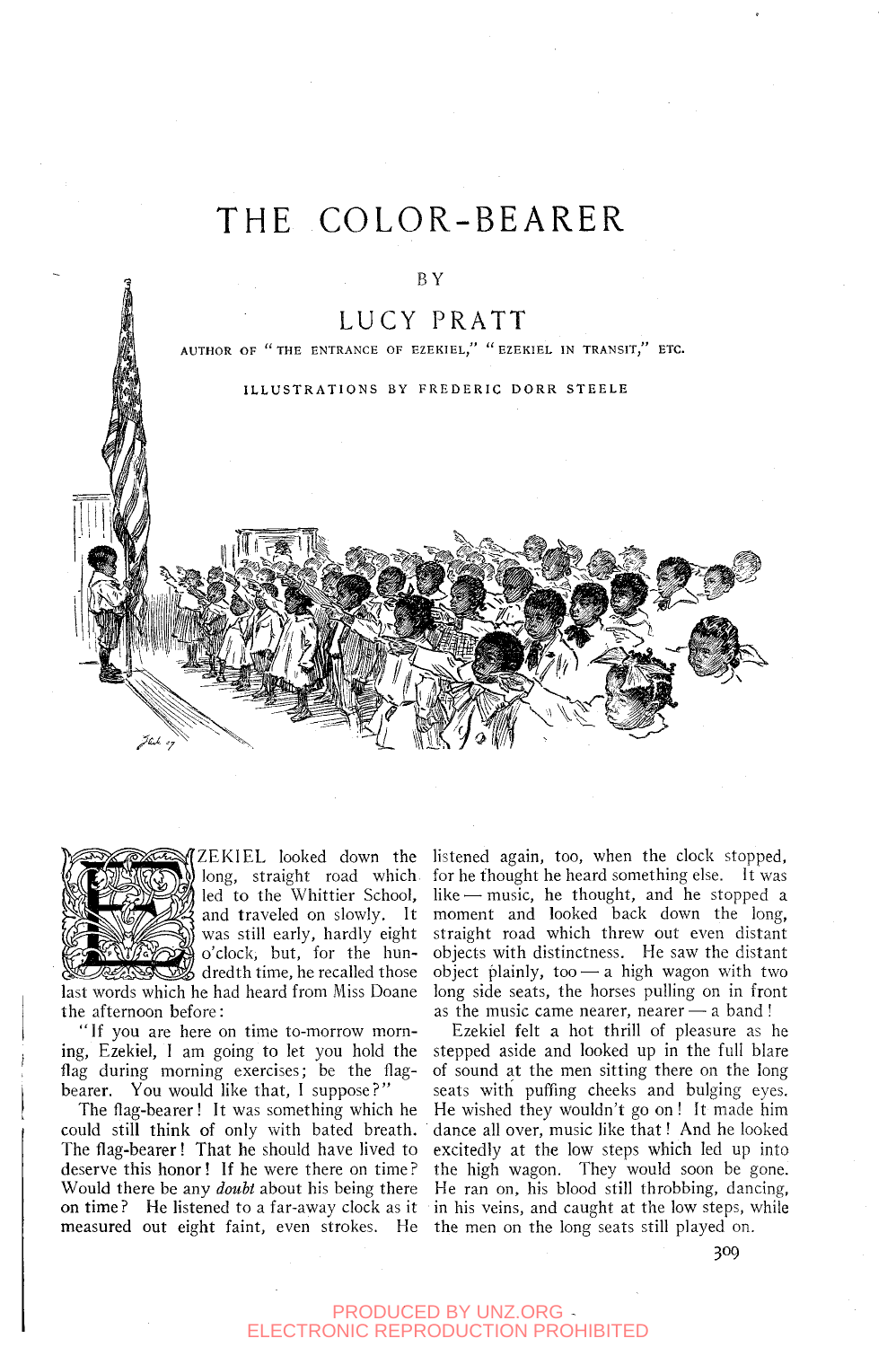#### Oh, away down South in Dixie! Away! Away!

He threw his head back, glowing ecstatically with the joyous thrill of sound, and away rattled the wagon with its two long seats of puffing men and its one small boy tucked in down below, invisible to them all. Past the Whittier School, around the corner, and then down another long, straight road  $-$ 

#### Away! Away!

Then, suddenly, the music stopped, and immediately there were only the harsh, metallic sounds of the rattling wagon, varied by a few unmusical voices coming down from above.

"Oh, shuh!" breathed Ezekiel, in disgust.

But the unmusical voices were evidently discussing musical possibilities, and presently, with a few preliminary puffs, something else came down from above — something different, unexpected, too. A rare, sweet, gentle flow it was, perhaps from only a few instruments. But as it flowed on delicately, alluringly, Ezekiel's face softened dreamily, and he gazed back over the road, which was growing longer behind them, unconscious of it, unconscious of everything except gently rolling on upon a sweet, rare drift of sound. How long it continued he didn't know, but occasionally he felt dimly conscious of a swaying curve, of a new direction, of still rolling on, but always on the sweet, rare drift of sound.

Then it stopped again, and he waked from his dream to another joyous rhythm of reality, and again he danced to the "Tum-te-tumte-tum ! Tum-te-tum I Tum-te-tum!" of the band.

A red-clover field at one side seemed to nod delicately, rhythmically, with the music, too; but even that was left behind, nodding finally only faintly in the distance.

#### Oh, say, can you see. By the dawn's early hght!

It came like a loud, sudden call of danger, and Ezekiel started up on his seat and looked around him.

#### What so proudly we hail  $\leftarrow$

He jumped from the step and stood in the middle of the road, looking confusedly around him with a frightened face. Where was he? What were they playing? What were they singing ? No, what were they *playing ?* They sang it at the Whittier! They sang it just after *saluting the flag!* The flag? He was to hold the flag — he was to be the flag-bearer! This morning ! If — he were there — on — time ! Oh, where was he? They were probably singing it *now! Some one else was holding the* 

*flag!* He stood there, still looking around miserably, helplessly. From farther on down the road a faint and mocking strain came back to him:

> The star-spangled banner. Oh, long may it wave O'er the land of the free

He turned sharply and began to run  $$ back over the strange, hopeless-looking road, past the red-clover field, still nodding delicately at one side, past other fields not noticed before. He must be right. There was only one road !

> The star! spang! gl-led! ban-ner! Oh, lo-ong ma-ay i-it wa-ave!

Oh, how could he have forgotten?

The Whittier School stood up straight and stil! by the road, and a small, tired-looking boy with dusty shoes came shuffling into the yard. The sound of the children's voices singing came out to him through the open windows, and he shuffled on and threw himself down on the grass close to the building. There were two chords from the piano, a slight shifting of feet, and then the children's voices came out to him again:

" / *pledge allegiance to my flag, and to the republic for which it stands* — *one nation indivisible, with liberty and justice for all."* 

He looked wearily around the yard. He thought he wouldn't go into school at all that morning; he would just wait outside for a little while until he found out — there was one thing which he wanted to find out. It was comfortable lying there in the sun, too, beside the violet-bed, and it may have been an hour later when he looked up again, to see a small boy traveling across the yard to the pump. Slowly Ezekiel pulled himself up from the sunny grass and traveled across the yard to the pump, too.

"Oh, w'at you out yere fer, boy?" he began in agreeably skeptical tones. "Miss Doane'll git after yer!"

The boy looked agreeable, too, to even that contingency, and Ezekiel regarded him again.

"Who's de flag-bea'r dis mawnin'?" he questioned casually.

" $Er - a - doan't$  yer know? Dat li'l Number One chile," ruminated the boy. "L'renzo ! L'renzo Cam'ell."

Ezekiel looked incredulous.

*"He* ain't big enough fer no flag-bea'r!" he commented, "an' I'se gwine be ter-morrer mawnin', anyhow. Miss Doane tole me I kin." But when it came, that to-morrow morning.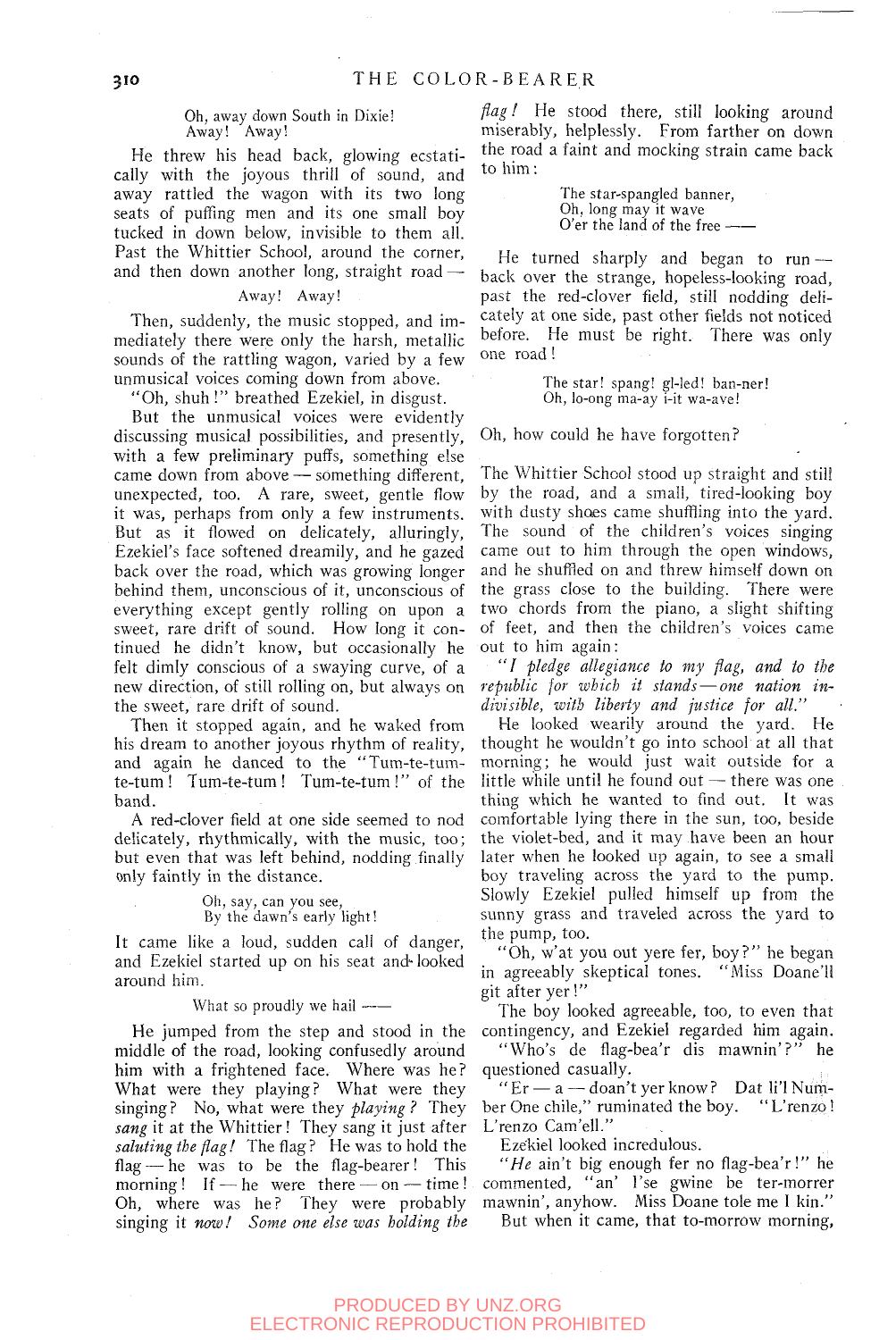

'WHO' S DE FLAG-BEA' R Dis MAWNIN'?' "

Ezekiel stood modestly down in one of the long rows where he had always stood before, and Lorenzo once more marched proudly to the platform. His chest rose high as he grasped the long pole which rested on the floor, his small heels came together, and he felt very straight and large. Ezekiel looked at him sadly from his modest position, and regarded him as a small but presumptuous rival.

*One! Two!* 

Lorenzo's little brown face flushed delicately with pride and pleasure.

" / *pledge allegiance to my flag, and to the republic for which it stands*—*one nation indivisible, with liberty and justice for all."* 

He seemed to grow that week, the small flagbearer; his back was always very straight, and each morning as he marched to the platform his chest rose high again, his heels came together, and with the chords from the piano his little brown face always flushed again with the same thrill of pride and pleasure. And so the mornings went on, and on Friday there was a row of visitors across the platform, who looked at him with amused smiles and, for the moment, felt nothing but gentleness toward the dark-skinned people for which he stood.

Ezekiel noticed, as he looked up at him that morning, that he wore a spandy clean turnover collar which glistened very white as the sun fell on him through the window. Miss North noticed it too, as she stood b/hind her row of children, and half consciously/wondered if his mother had ironed it for him that morning. She had reason, afterward, to notice'it again.

Just why her children were  $l$ a in passing out that noon she couldn't have told, definitely. Perhaps it was because there had been a seemingly constant stream of visitors through her room all the morning. But she noticed, as she stepped back from the hall, that the Number One children were passing out behind her  $own$ — late too.

She sat down for a moment, tired of numbers and confusion, and wondered what it would be like to get away from it all and be quiet.

Her children passed out into the big yard which led out across the car-tracks, untroubled by numbers or confusion, and danced off into the road. The faint clang of a car-bell sounded in the distance, and on down the road the children went. Ezekiel turned a moment, at one side, and looked back at a few stragglers still on the track.

"Look out!" he called. "De cyar's acomin'!"

They scattered in confusion, and the car came swiftly on. Miss North was hurrying on through the yard, but he did not see her.

"L'renzo!" he shouted. It was only Lo-

3'i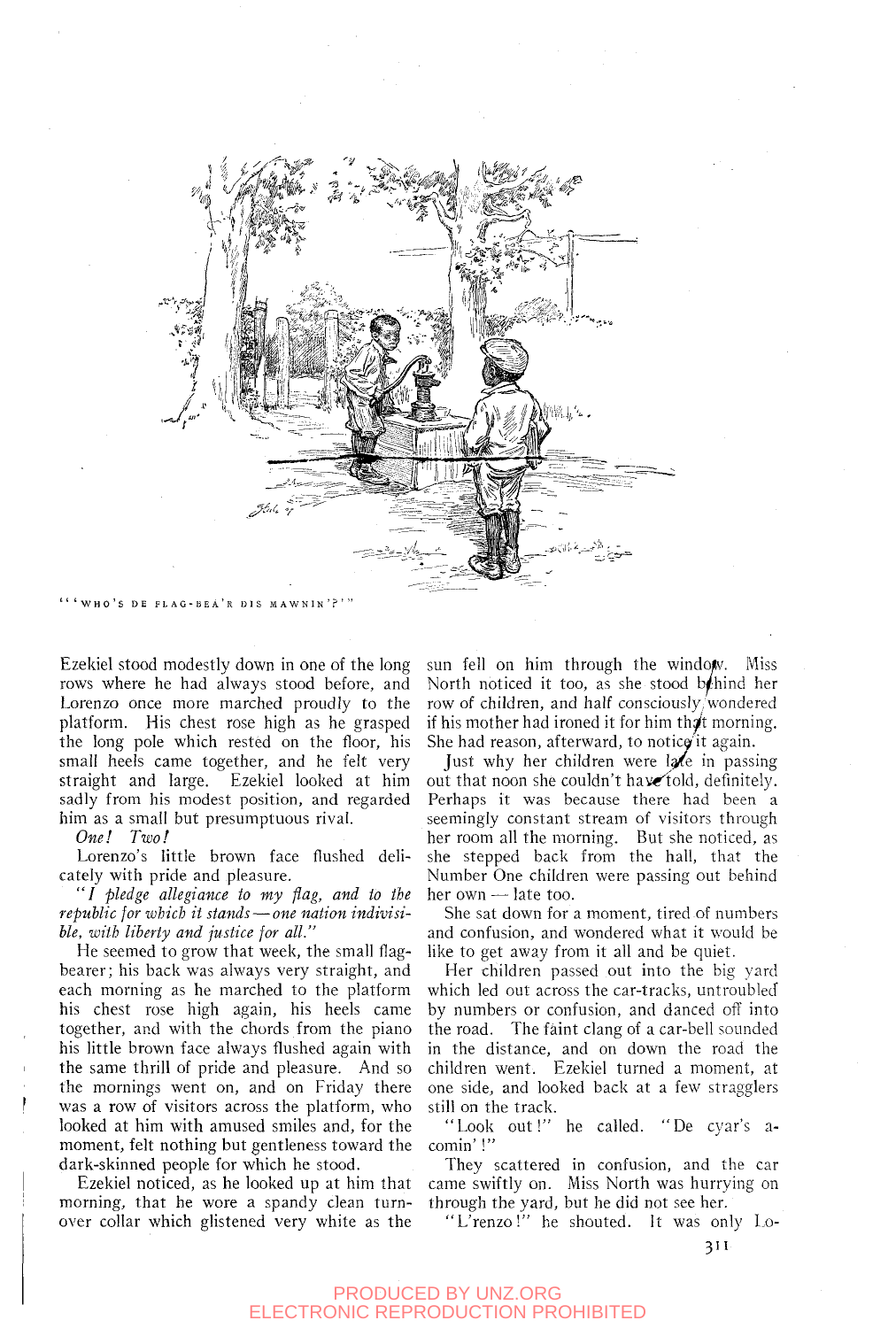

RENZO! DE CYAR!'"

renzo who was left there, trotting unconsciously on between the tracks. He didn't know!

" *L'renzo I L'renio ! De cyar ! Jump ! Quick !"*  Ezekiel jumped, himself, and caught wildly at his arm, and the great, rolling thing came on.

*"L'ren-zol"* he called again, in a thick voice of terror, and something struck him.

"L'ren-zo!" And he lay at one side of the road, while suddenly there seemed to be a wild, clamoring confusion everywhere. All the children seemed to be back there again; Miss Doane was there, and Miss North was trying, with a white face, to lift him from the ground. The car had gone on, and the clamor of children's voices told shrilly of Lorenzo — told confused, hysterical things. They had taken him on in the car! Before Miss North could stop them!

Miss Doane looked at Miss North,

"1 will take care of Ezekiel," she began; "he isn't seriously hurt. But you — will you go on — and find out about Lorenzo?"

"Yes," Miss North's voice came mechanically. "Where is his mother?"

She never forgot that walk to find her. She never forgot the sickening pallor that shot into the brown skin, so much like Lorenzo's, when she told her there had been — an accident. She never forgot half blindly following the woman as she bolted wildly from the house, and of being swept on in a strange contagion of excitement — she knew not where.

Finally, the crowd found itself focused, with the same contagion of excitement, around a small drug-store, and Miss North, still half blindly watching the woman with the sickening pallor in her brown cheeks, reached out and caught her arm.

"Don't — don't go in there," she whispered. "Not yet! Let me go first."

The woman pushed on, struggling with the crowd, heedless to sound, and two policemen stepped in front of her.

"Hold on ! What's the hurry?" one of them began facetiously. "You can't go in there !"

312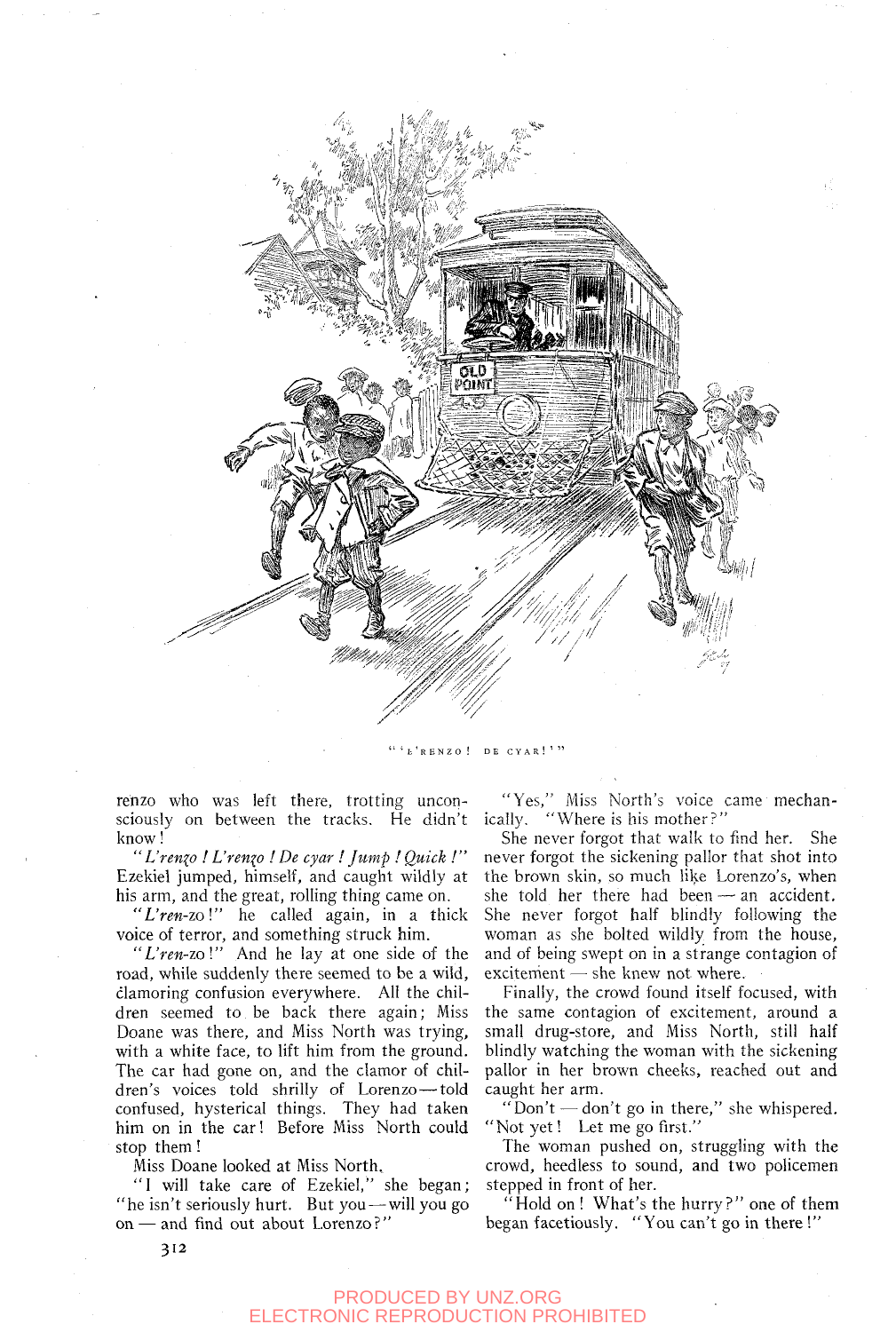**He took** her firmly by the arm, but with helpless, desperate movements she still tried to push on.

"1 want my chile!" she began in a hoarse, shaking voice. "Turn me loose ! 1 mus' get to my chile ! Quick ! Oh, turn me loose *I"* 

She struggled hysterically with the grinning, joking policemen.

"Hold on, now, sister! Hold on, now! Don't get excited!"

There were appreciative guffaws from the crowd.

*"Oh, turn me loose!"* she shrieked. *"My toby chile!"* 

To a philosopher, watching unemotionally, it might have been a scene to awaken a long train of thought — this sudden vivid picture of the startled, agonized mother instinct, rushing blindly ahead to save its young. In a dog it would have been looked on with a thrill of admiration; but in this quivering woman, with her sensitive brown face pallid and agonized, with the drops of perspiration standing out on her forehead, it was a joke!

As Miss North thought of it afterward, the

most hideous thing about it was that at the time it had all seemed so natural.

But she stood by the policemen herself.

"Won't you let her go in, please?"

They stopped joking and looked at her politely, respectfully, and the woman passed on. Miss North behind her. She, with not a thousandth part of the other's immediate portion out of the grand lot of human misery — she was treated with kindness, consideration.

And yet, at the time, that had seemed natural, too!

They went on into the little store, and through to the back. It was a sickening fulfilment of all the unhappy suspense. There on the floor lay the little figure that had stood so proudly by the flag that morning — the small limbs lifeless, the piteously babyish face turned upward, the cruel gash on the temple which had already been bathed, perhaps by kind hands, the red spots on the white collar which had shone so clean in the sun earlier in the morning. There was a faint cry from a hopeless woman, and Miss North reached out and felt for her, putting her, with hushed, gentle movements, into a chair. But the door opened, and a man



TOLD HER THERE HAD BEEN-AN ACCIDENT''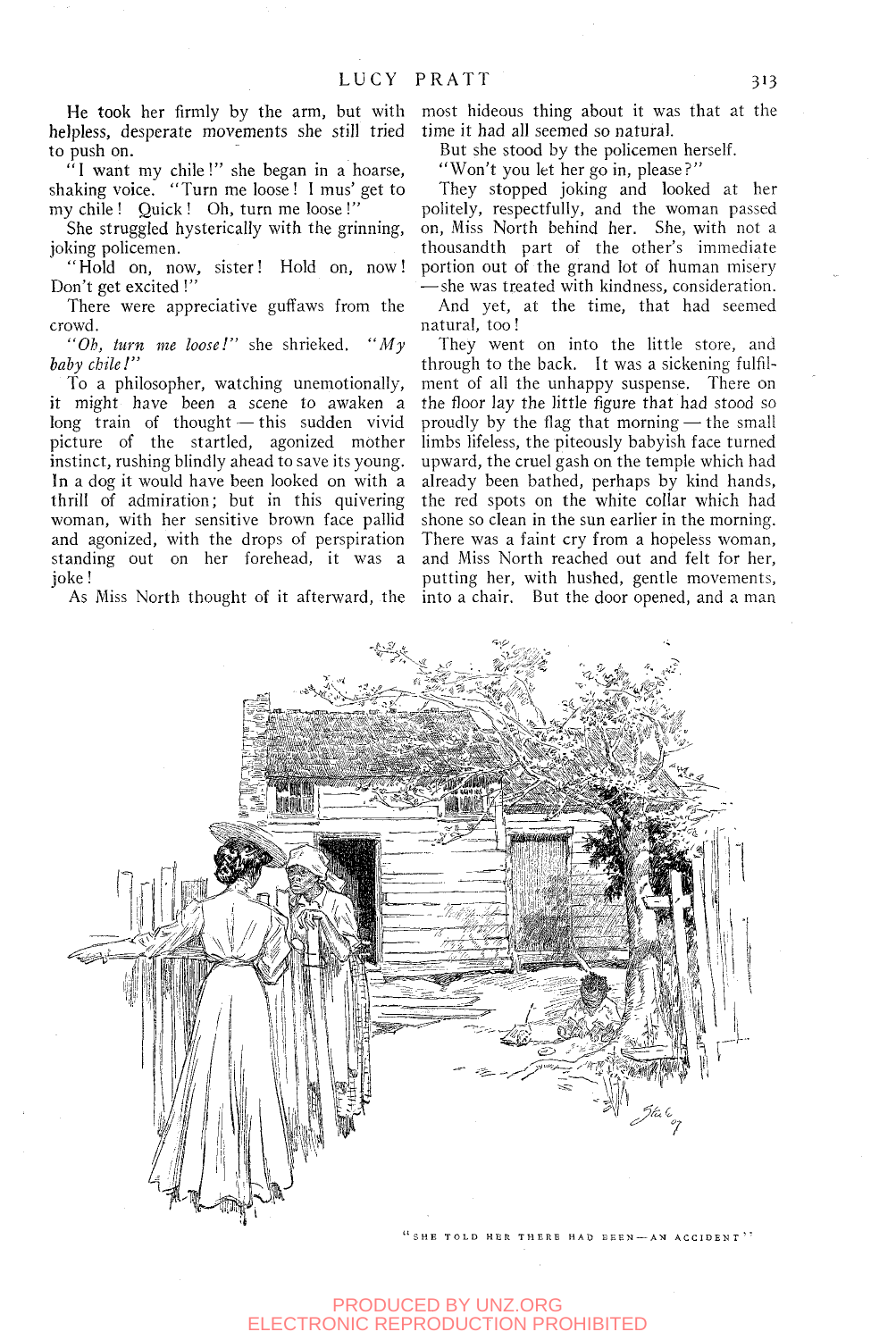with a shocked, questioning face came in. They said he was one of the "road officials." But, with that afterward of remembering. Miss North felt very thankful that he did come that she had seen his face. He knelt down gently beside the child. He had a coarse physique, but he also had the fineness of feeling. 'Ain't it a shame?" he said simply, and his

eyes were moist.

He passed over to the limp, moaning woman, and put his hand kindly on her arm.

"Now, you just try to be quiet and wait here a few minutes," he began, "and I'm going to get you taken right home." His voice was full of simple human kindness.

And this was natural, too.

Miss North found herself clinging to it as her mind flashed back to the policemen, to — to the man at the wheel of the car. She saw him again, coming swiftly on, indifferent to the small things scattering confusedly before him, or to the one small thing still trotting unconsciously along; she saw — would she always see it ? — that one small thing struggling helplessly on the fender while the man at the wheel still drove on !

She looked into the kind face, still warm with feeling. That sort of thing *could not continue.*  She said so, repeating it many times to herself, as she traveled back over the same road again that noon. There would be enough simple human kindness, natural human justice, found for that.

The day wore away and gradually went out, and a new one somewhere in the background waited to take its place. And with the new one came back, persistently, relentlessly, those deep-dyed, vivid scenes of the old one. Again Miss North traveled down the same road and back again, watching them flash and repeat themselves — and still again, when the new day had worn old, the road stretched out before her, and a small boy with a bandaged head walked slowly by her side.

"Does it tire you very much to walk so far, Ezekiel?" she inquired, looking down at him as his feet moved on wearily.

"No'm. 'Tain' much furrer, is it. Miss No'th?"

"No, not much further, and then you can go home and rest — can't you? "

" Yas'm. W'at's dey gwine ax us 'bout, w'en we does git dere?'

"About — why, I don't know exactly, of course, but they want to find out if  $-$  if it was any one's fault that — you were hurt yesterday, that Lorenzo — that there should have been such an accident. Of course, if the man could have stopped his car — and *didn't,* why, of

course they wouldn't want such a man *runmng*  a car, would they?"

"No'm, wouldn' want no sech a man's dat," agreed Ezekiel; "w'y didn' he stop de cyar. Miss No'th?"

 $T-d$ on't know; but, you see, they want us to tell them what we saw. It is what they call a 'hearing.' They want to hear all about it."

"Yas'm," and they stopped before a low building standing close to the road.

"Now, Ezekiel," said Miss North, turning squarely, "whatever else you do, tell the plain truth and *nothing more."* 

"Yas'm," and Ezekiel looked both weary and frightened.

"Come," she added gently, looking at him, "there's nothing to be afraid of"; and they went up the low steps together.

When they came out again the sun had moved on in the sky, and Ezekiel looked more weary and frightened than ever. Miss North looked down at him, and her breath came quickly.

" I am sorry that we should have had to wait — until the last," she began; "there, there, Ezekiel!  $Sh - sh!$  There's nothing to cry about!"

He caught sobbingly at her arm.

"He — he keep on axin' me — way I couldn' — jes understan'!" he choked.

"I know it," she went on soothingly; "he used long words — didn't he? — that you couldn't understand."

"Yas'm; he — he keep on sayin' is de cyar gwine — is de cyar gwine — sump'n' 'bout —

"Was the car going at a 'low rate of speed'?" She smiled, though she looked weary, too, and spiritless, as her mind turned back.

"Yas'm; an' — an' I tole 'im, 'Y-yas, sir,' an' he — he jes laf an' say — he f-fought so !" "Never mind! Never mind!" There were deep red spots on her cheeks, but she patted his hand soothingly. "He knew—it wasn't. I told him — exactly — how—it was."

Her last words came absently, and the red spots burned in still deeper.

"Never mind, Ezekiel, if we *were* the only ones — who told the truth. Oh, child," she broke out, *"always tell the truth!"* 

Hot tears glistened in her eyes and dropped down before them.

" Y-yas'm," he answered in a faint, frightened voice, looking up at her in consternation, "y-yas'm; but I didn' mean ter tell 'im — 'twa'n' gwine fas' — Miss No'th!  $I$  — d-didn' mean ter tell 'im dat! Only — he — he keep on axin'me—way 1 couldn' — jes understan'! But I tole 'im - 'bout it - too!  $I - I$  tole 'im 'twuz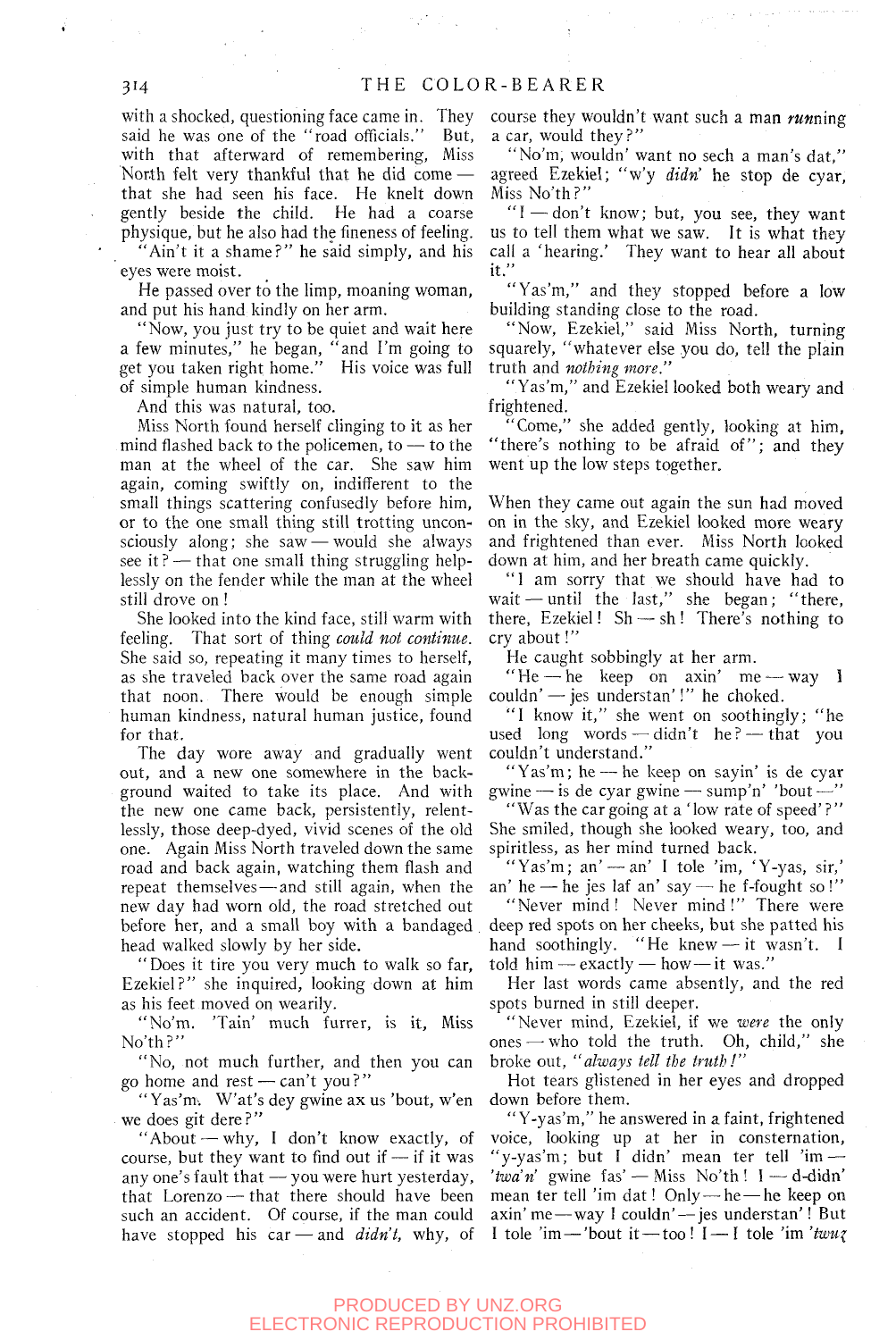

"'HOLD ON, NOW, SISTER ! DON'T GET EXCITED!'''

— gwine tur'ble fas'—doan't yer know, Miss  $\text{No'}\text{th}$ ? I tole 'im 'twuz! An' — an' I tole 'im — I tries ter ketch 'im — but — I couldn' — cuz  $-$  it come  $-$  ser fas'  $-1$   $-$  I couldn'!"

His words caught in helpless, quivering sobs, and he looked up at her again from under the dry, hot bandage. Her heart smote her with a dull, hopeless pain.

"There, there, my child! 1 know you did, and — you told him *just* as it was! I know you did! There, there, my child! You *mustn't cry* — you mustn't!"

grass by the road, loosened the bandage around the hot, throbbing forehead.

"You are very tired, aren't you — little boy ? Would you like to stop and rest a little, in the shade?"

"No'm, I ain't ve'y tired. Miss No'th," he whispered appreciatively.

"Shall we go on, then — slowly?" She smiled at him and brushed the dampness from her eyes, and they traveled on down the sunny road.

She stopped, and, kneeling down on the cool Whittier School that his weary little voice came It was not until they passed the gate at the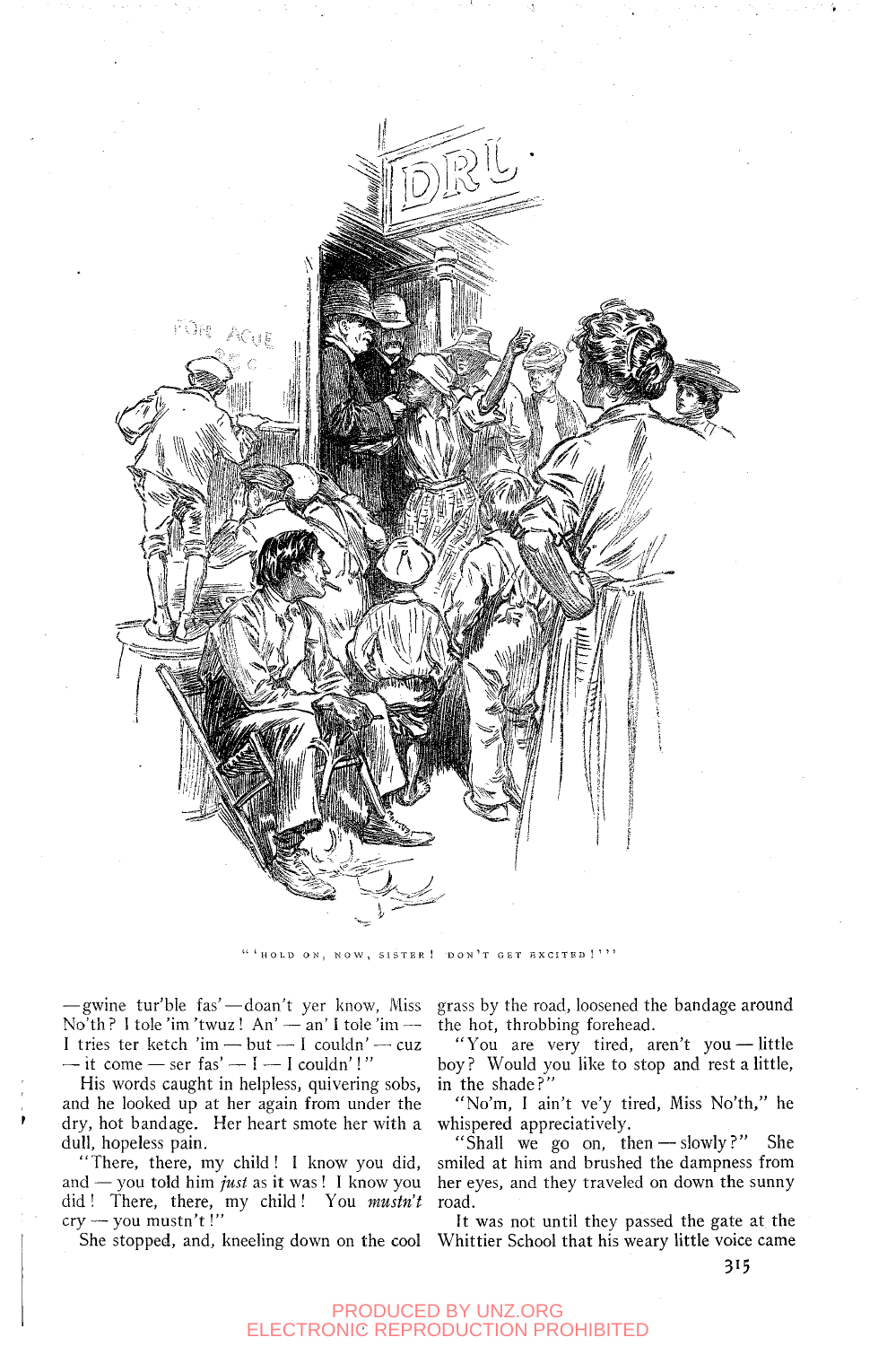up to her again in a final haunting murmur: "Twuz gwine tur'ble  $-\text{fas}' - \text{an}' - \text{he}$ he ain' nuver tried to stop. Wat's *dey gwine do*  — *'hout it*—Miss No'th? Cuz he *could* stop ef he tried — but he—he — he ain' — nuver tried."

It seemed a long time after when she stood before the gate again, Monday morning, and heard that "they would do" nothing about it.

Her mind flashed back to the hearing, and she understood. She watched the children flock through the gate in hundreds, and then, with the same dull, hopeless pain in her heart, she went On behind them. Where was the simple human kindness that she had depended upon to wipe the coarse, miserable cruelty away from this thing? Where was it? As if she were to be forever haunted, again she saw a struggling child on the fender of a car while the man at the wheel still drove on. She saw the tortured mother's face, the laughing, joking policemen, the limp little figure lying still with its babyish face turned upward, the red spots on the clean white collar, and the kind man who knelt gently by his side. She was glad that she could see him still.

She went into the school building, but still, like a panorama, the same scenes shifted one after another before her eyes. The bells sounded, the children marched into the assemblyroom in long lines, like a dream; and like a dream she saw another little boy mount to the platform and support the flag.

A car sounded faintly in the distance and then came whirling on, and to the man at the wheel the sound of children's voices, singing, floated out through the open windows. But he whirled on, and two familiar chords came from the piano. Then the long rows of children shifted again and turned their gentle, dark little faces up to the flag-bearer. For a moment their eyes rested on him in a kind of troubled, patient acceptance, and one small face still partly hidden by a bandage was damp with tears.

But there came the chords again; unquestioningly the hands were lifted as they had always been before, the eyes rose to the flag, and once more came all the voices in an unbroken whole:

" / *pledge allegiance to my flag, and to the republic for which it stands — one nation indivisible, with liberty and justice for all."* 



MUCH FURRER, IS IT, MISS NO'TH?'''